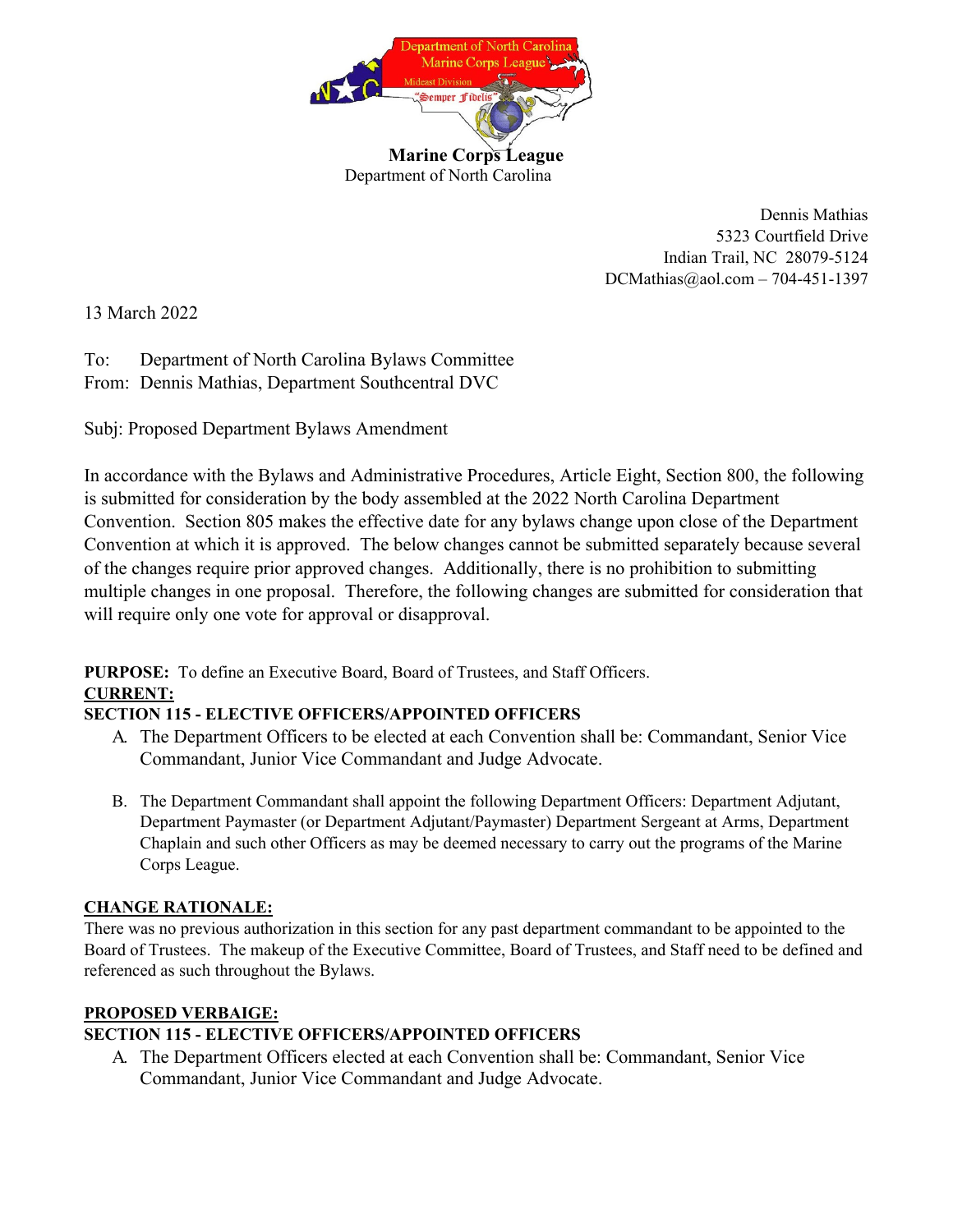- B. The Commandant may appoint the Jr Past Commandant or any other past Department Commandant to join the elected Department officers to constitute the 5-member, Executive Board.
- C. The Executive Board plus all the Detachment Commandants constitute the Board of Trustees.
- D. The Department Commandant shall appoint the following Department Staff Officers: Department Adjutant, Department Paymaster (or Department Adjutant/Paymaster), Department Sergeant at Arms, Department Chaplain, and such other Officers as may be deemed necessary to carry out the programs of the Department.

================================

#### **CURRENT:**

**SECTION 200 - COMPOSITION -** The Board of Trustees shall consist of the elected Department Officers, Department Junior Past Commandant or any appointed Past Department Commandant, and all Detachment Commandants.

#### **CHANGE RATIONALE:**

In order to have only one location for the definition of the Board of Trustees in the bylaws, remove this section. Section 115 addresses the composition issue.

====================================

**PURPOSE:** To further define the Department Commandant's duties to call a special meeting**. CURRENT:** 

#### **SECTION 210 - DUTIES OF TRUSTEES**

- A. **DEPARTMENT COMMANDANT** shall:
	- 4. Call such meetings of the Board of Trustees as are required by the Department Bylaws and Administrative Procedures.

#### **CHANGE RATIONALE:**

To allow for a Special Meeting to be called by the Commandant.

====================================

#### **PROPOSED VERBAIGE:**

- 4. Call such meetings of the Executive Board and the Board of Trustees as are required in order to conduct necessary business by the Department. These meetings include the Department Convention, Regular Department Meetings, and Special Meetings and must follow the bylaws for meeting a quorum as defined in Section 225. Any meetings of the Executive Board are for discussion only and no financial or operational commitments can be made.
	- a. A Special Meeting can only be called by the Commandant.
	- b. A Special Meeting can be conducted in person, on a voice conference call, or a video conference call, or any combination of these.
	- c. All members of the Board of Trustees must be notified at least five (5) days prior to the meeting.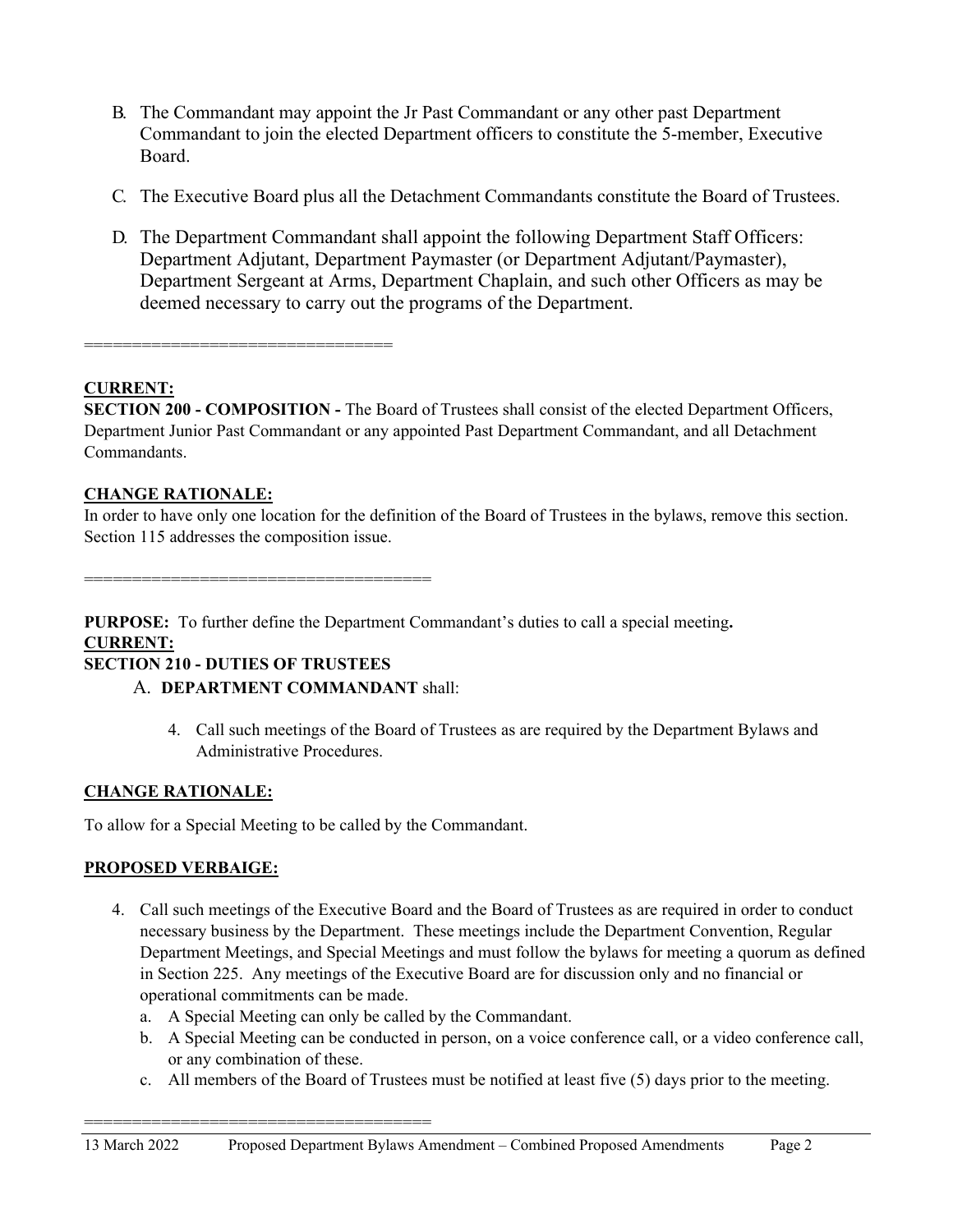## **PURPOSE:** To define quorums**.**

## **CURRENT:**

**SECTION 225 - QUORUM** - The presence of a majority of the Board members shall constitute a quorum for the transaction of Department business.

### **CHANGE RATIONALE:**

It is not practical to have the same quorum requirements for Regular Department Meetings, the Department Convention, and any Special Meetings that might be needed between in-person meetings. Expecting to have 40% of the elected Department Officers on the same conference call has proven to be problematic. Therefore, in order to conduct necessary between any Regular Department Meeting or Convention, a different definition of a quorum for Special Meetings is required. The proposed amendment makes these distinctions.

## **PROPOSED VERBAIGE:**

## **SECTION 225 – QUORUM**

- **A.** The presence of three (3) members of the Executive Board plus registered, attending delegate members representing 40% of the currently chartered detachments of the Department shall constitute a quorum in order to conduct business at a Regular Department Meeting or the Department Convention.
- **B.** The presence of all five (5) members of the Executive Board plus a minimum of ten percent (10%) the currently elected Detachment Commandants of the currently chartered detachments of the Department shall constitute a quorum in order to conduct business at a Special Meeting called by the Department Commandant. Only the Detachment Commandants, no other representative, will be counted when determining a quorum.

============================================

**PURPOSE:** To remove Section 135**.** 

# **CURRENT:**

**SECTION 135 - QUORUM** - The quorum for the Department Convention shall consist of at least two (2) of the five (5) Department Elected Officer Board of Trustee members and one Delegate from at least 40% of the Department's active Detachments in attendance.

#### **CHANGE RATIONALE:**

In order to have only one location for the definition of a quorum in the bylaws, remove this section. Section 225 addresses the quorum issue.

============================================

**PURPOSE:** To remove Section 435**.** 

#### **CURRENT:**

**SECTION 435 - QUORUM-** The quorum for Department Quarterly meetings shall consist of at least two (2) of the five (5) Department Officer Board of Trustee members and at least one Elected Officer from at least 40% of the Department's active Detachments in attendance on the meeting floor.